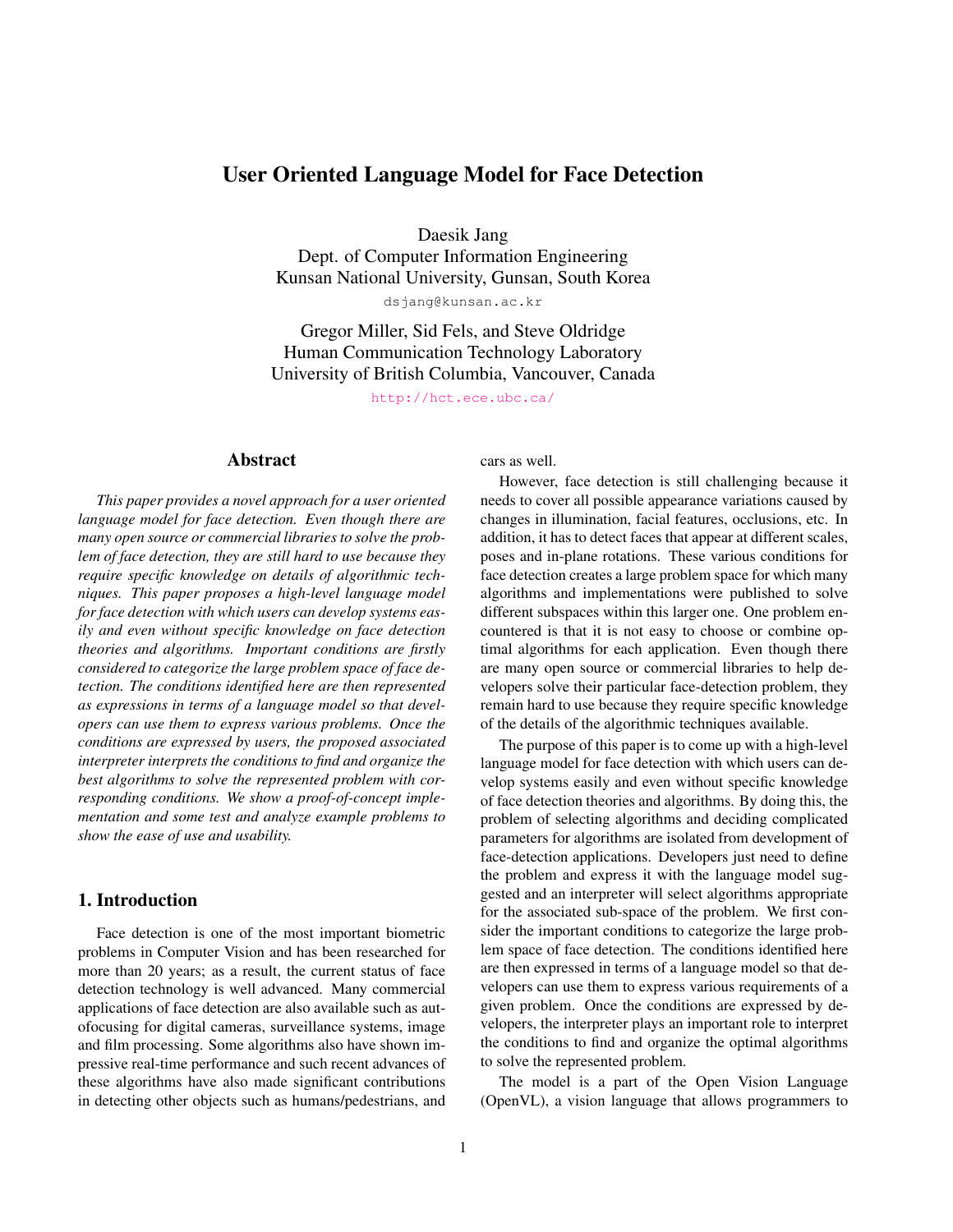<span id="page-1-3"></span>describe their vision problem in terms of what it is they want to do, instead of how they want it done. A proof-of-concept is implemented and some example problems are tested and analyzed to show the ease of use and usability.

Section [2](#page-1-0) introduces some important related works. Section [3](#page-1-1) explains about the conditions used in this paper to design a user oriented language model. Section [4](#page-2-0) shows the proof-of-concept implementation and validation of the language model with some example cases. Section [5](#page-4-0) concludes with future work.

# <span id="page-1-0"></span>2. Related Work

Some survey papers are providing versatile approaches for different algorithms used to detect faces in images. King surveyed some modern approaches for face detection including support vector machines, AdaBoost and neural networks [\[3,](#page-5-0) [13\]](#page-5-1). Yang et al. also proposed a novel categorization for face detection algorithms into four main groups such as knowledge-based methods, feature invariant approaches, template matching methods, and appearancebased methods [\[14\]](#page-5-2).

Most recently, appearance based approaches showed good performance in terms of detection rate and speed. They carry out the task by extracting certain properties (e.g., local features or holistic intensity patterns) of a set of training images acquired at a fixed pose (e.g., upright frontal pose). Additional algorithms have been proposed to learn these generic templates (e.g., eigenface and statistical distribution) or discriminant classifiers (e.g., neural networks, Fisher linear discriminant, sparse network of Winnows, decision trees, Bayes classifiers, support vector machines, and AdaBoost) [\[9,](#page-5-3) [7,](#page-5-4) [5,](#page-5-5) [8,](#page-5-6) [11\]](#page-5-7).

These categorizations seem very novel and meaningful to understand the problem of face detection, but most of them are based on a mathematical and theoretical point of view and appropriate for research of computer vision specialists. However, these taxonomy and analyses are not appropriate for considering a user oriented language model especially designed for general application developers who don't have specific knowledge about every vision algorithm. Furthermore, these do not allow for developers to easily change algorithm as their problem space changes.

Currently open source or commercial libraries based on various approaches are being used for practical systems. For example, OpenCV is one of the most popular open source libraries for computer vision developers. It provides various and general purpose functions for image processing and computer vision algorithms, and they are very efficient and useful even for practical real-time applications [\[1\]](#page-5-8). OM-RON has succeeded in developing a mechanism called as OKAO Vision for quickly detecting a face by assessing varied brightness levels of different parts of the human face, thereby minimizing the volume of information required for

| Condition                 | Description                                                   |
|---------------------------|---------------------------------------------------------------|
| Size of Face<br>Pose      | Minimum and maximum size of face<br>Relative camera-face pose |
| In-place Rotation         | Rotation of the image.                                        |
| Occlusion of Face         | Partial occlusion by other objects                            |
| <b>Facial Conditions</b>  | Facial expression, age and gender                             |
| <b>Imaging Conditions</b> | Color, Illumination and so on                                 |
|                           |                                                               |

<span id="page-1-2"></span>Table 1. Conditions and descriptions

detection [\[6\]](#page-5-9). In general, these libraries were developed for the users who want to add vision functionalities to their systems. Because they have focused on performance and practical usage, it might be effective to use one of them for certain tasks. However, they are mainly based on algorithmic skills for performance, and still require users to learn specific algorithm knowledge before using them leading to frustration trying to develop expert knowledge of different algorithms to figure out which one to use.

## <span id="page-1-1"></span>3. Conditions of Face Detection

We considered some important conditions based on diverse variations of face detection problem as the first step to make a language model for face detection because they can be identified easily from a user's point of view without specific knowledge on theoretical algorithms. These conditions provide important clues to model the requirements of the users and construct selection mechanisms for the interpretation of those requirements. Effectively, the underlying principle is that users know how to describe their vision problem but lack detailed knowledge on how to solve it.

As illustrated in section  $1$ , different conditions make the problem space of face detection enormous. Yang et al. presented some important conditions as factors to consider for face detection in his survey even though they did not consider the factors to analyze and categorize diverse algorithms [\[14\]](#page-5-2). We used the conditions presented by Yang et al. and refined them by analyzing open source and commercial algorithms together in terms of language modeling. Table [1](#page-1-2) shows the conditions considered in this paper based on the previous papers and practical usages and are described next.

#### 3.1. Size of Face

Most algorithms are defining the size of face they can detect and it is an important factor to design and develop an algorithm. The size of face is affecting the algorithms in two ways. Firstly, the size should be considered in the beginning of algorithm design and different algorithms have different capabilities in terms of the minimum size they can detect. Especially, learning based algorithms have to be careful selecting a positive set of faces and the size is an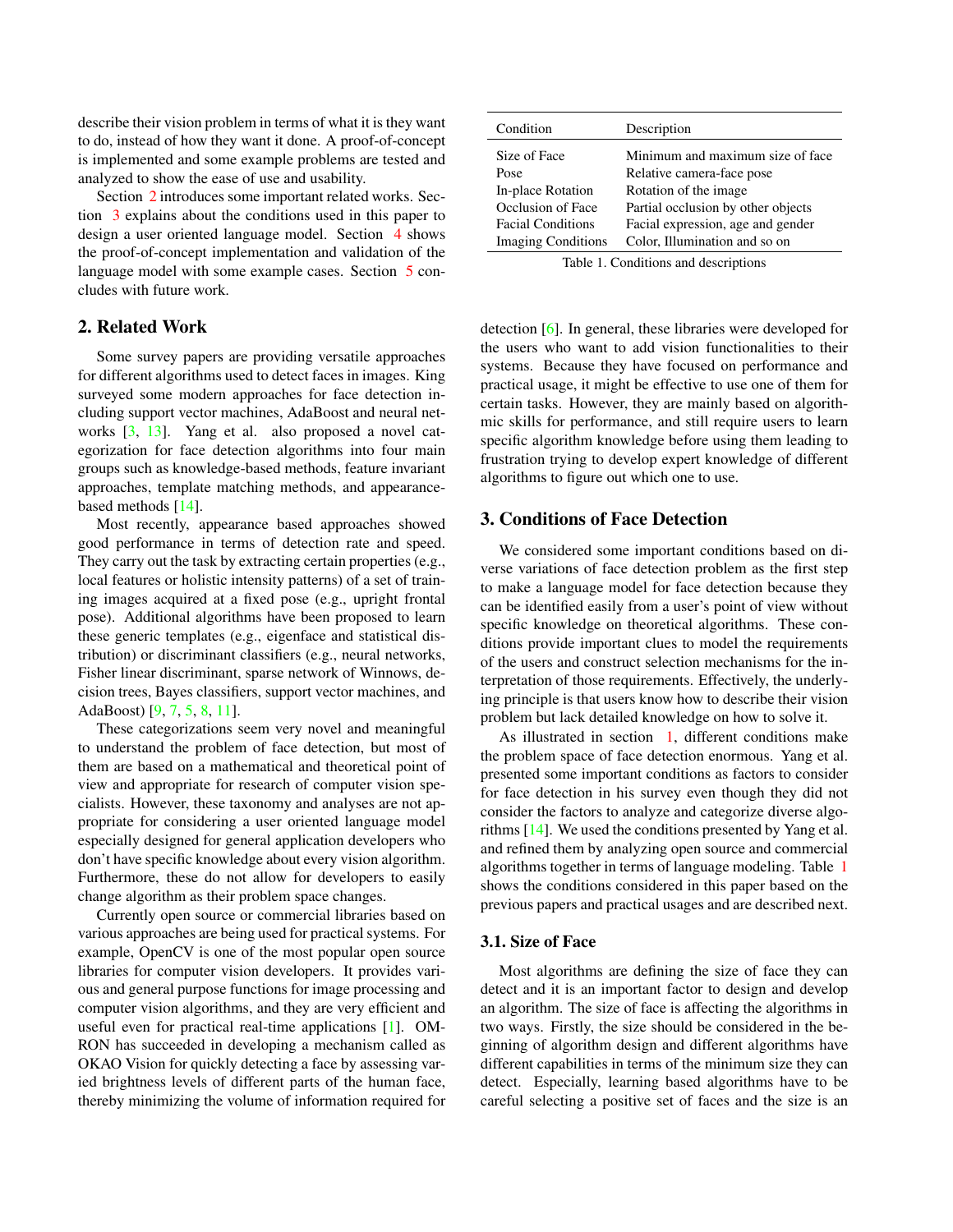<span id="page-2-1"></span>important criteria to construct it. Secondly, the face size determines the search space for detecting faces in an image. Thus, knowing this *a priori* can affect the accuracy and efficiency of algorithms and they have a kind of trade-off relationship. Practical libraries also define the minimum face size in their specification in accordance with the algorithms they are using.

In this way, the size of face is an important condition for the face detection problem and it can be an important criteria to select appropriate algorithms for a given problem. Further, specifying face size constraints is relatively straightforward for a user.

### 3.2. Pose of Face

The images of a face vary due to the relative camera-face pose (frontal, 45 degree, profile, upside down), and some facial features such as an eye or the nose may become partially or wholly occluded  $[3]$ . As a result, such variations of pose derive many differences in the appearance of faces projected into images.

To keep up with these variations, some algorithms use different features for different poses or they use different training sets in the case of learning based approaches. Thus, the variations of poses is another important condition to interpret user requirements. According to different poses, different algorithms can be chosen or different learning set can be selected as a parameter of a specific algorithm.

#### 3.3. In-place Rotation of Image

The variations coming from in-place rotation looks very similar to those from different poses of faces in the sense that it also results in different angles of faces in images. However, in-place rotation can be distinguished from poses because it is normally derived from the rotation of the image itself instead of the rotation of faces in 3D. In terms of algorithms, the variations from in-place rotation can be solved by providing more search spaces for faces in an image. More rotated windows for a certain pose, for example, can be a simple and intuitive solution even though it requires more time for searching. Some algorithms provide rotation invariant methods as well [\[9\]](#page-5-3).

## 3.4. Occlusion of Face

Faces may be partially occluded by other objects. In an image with a group of people, some faces may partially occlude other faces  $[12]$ . Some faces can also be occluded by sun glasses or masks. These kinds of variations basically should be considered from the designing stage of algorithm development and they affect critically in selecting a proper algorithm for given requirements.

### 3.5. Facial Conditions

Some internal variations such as facial expression, age and gender also can affect the appearance of faces, but these internal variations seem to be less influential to the detection process itself relative to other variations. Many face detection algorithms are showing robust results against these internal variations [\[2,](#page-5-11) [12\]](#page-5-10).

However, these kinds of internal variations still have important meaning as conditions for expressing users' requirements. Some applications need to understand the expressions, age or gender of a face. These information may not be used for face detection but may be considered as additional information users may expect to extract from face detection. Some algorithms were developed to extract these additional information from faces and they are normally separated from face detection algorithms and conducted in sequence after face detection.

#### 3.6. Imaging Conditions

When the image is formed, factors such as lighting (spectra, source distribution and intensity) and camera characteristics (sensor response, lenses) affect the appearance of a face [\[4\]](#page-5-12). Color and illumination are representative conditions from these kinds of diverse imaging conditions. These conditions are considered in selecting proper features for designing an algorithm and they also influence in the stage of preprocessing of face detection algorithms. Some algorithms are using color information as an important clue to detect face regions in an image and some are neglecting color features by using gray scale images for color invariant detection of faces  $[4, 13]$  $[4, 13]$  $[4, 13]$ . Most algorithms are preforming a preprocessing task to get a normalized and enhanced distribution of brightness to compensate for the variations stemming from different illumination conditions.

Often, it is not an easy task for users to identify and define exact imaging conditions such as color and illumination explicitly. Even with the same camera, the imaging conditions can vary with different environmental situations. As a result, we concluded that we need to provide an implicit facility to deal with these conditions either through automatic calculation or using meta-data when possible.

## <span id="page-2-0"></span>4. Implementation of Language Model

We have implemented a proof-of-concept implementation of our user oriented language model. The language model for face detection is instantiated as a part of the Open Vision Language(OpenVL) [\[10\]](#page-5-13) motivated from the success of computer graphics frameworks such as OpenGL. OpenVL provides declarative semantics rather than a procedural language model. Programmers set the state or context of an OpenVL description specifying the variations of their data as well as any constraints on the solution and then al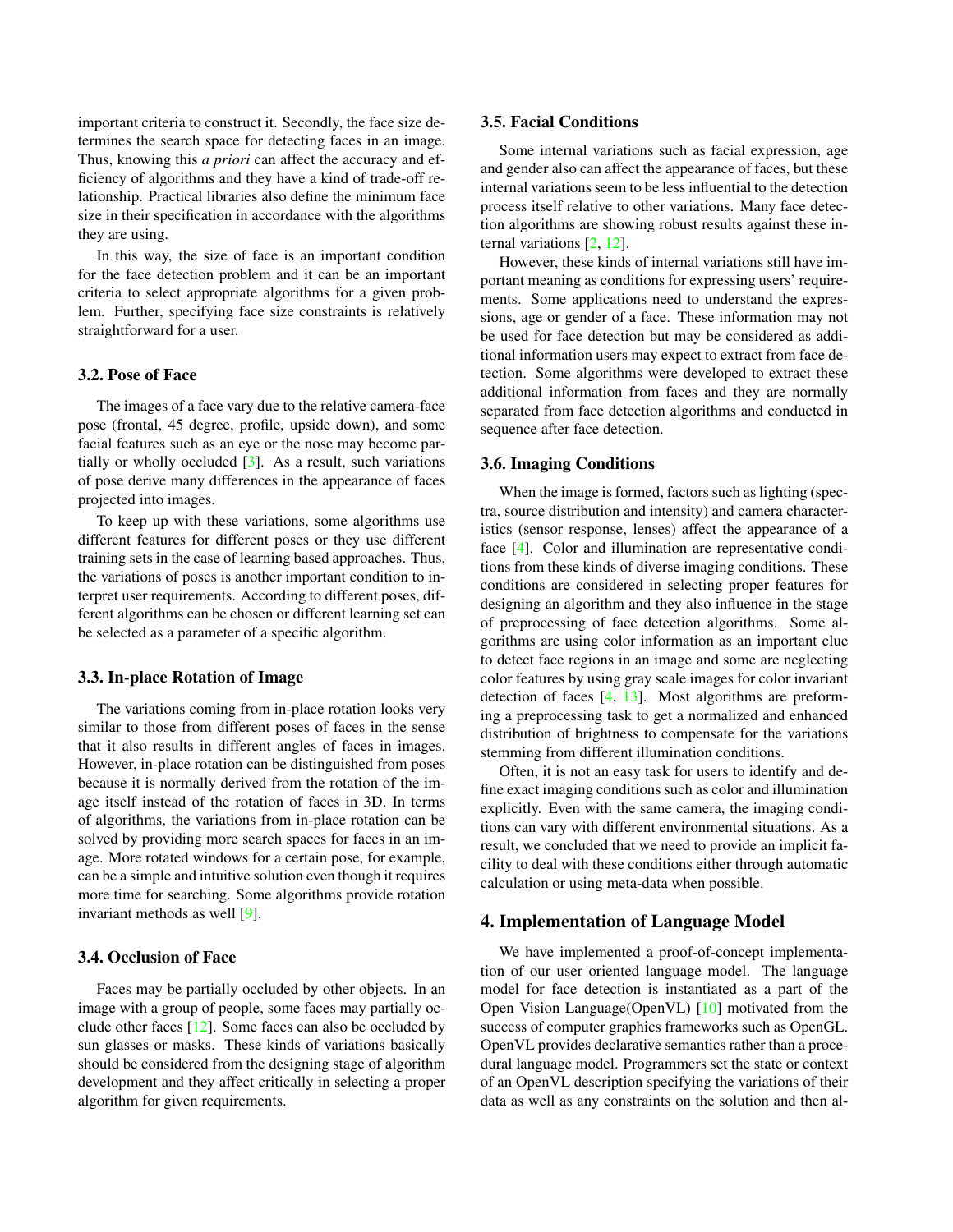<span id="page-3-0"></span>low the OpenVL implementation to run to solve the user's problem.

To specify the variations and constraints of various face detection problems, the conditions identified in section [3](#page-1-1) are expressed according to their properties respectively. The expression of conditions is described as a context and it becomes an important interface with which users can express their requirements for an application. We also propose a simple and effective architecture for the language model and where the expressed conditions are processed and used to select and organize proper algorithms for the desired results.

#### 4.1. Expression of Conditions

The language model provides an explicit and consistent method for users to specify the conditions introduced in section [3.](#page-1-1) We describe these below.

Face size is expressed as a proportion of the size of the image. For example, if the minimum pixels of width of a face is 24 and the width of the given image is 320 pixels then the minimum size of face to detect can be expressed as 0.075 instead of 24 pixels. We use this approach rather than an absolute pixel size since we want to ensure that the specification is independent of image resolution. By doing so, the code can be reused for different image resolutions more easily. In contraast, many algorithms and libraries use pixel size [\[13\]](#page-5-1) making it more challenging for reuse

The pose of face is expressed together using the well known rotation angles of 3D objects; roll, pitch and yaw. (Note: any rotation representation can be used, including a full rotation matrix or quaternions). Our approach is in contrast to many face detection algorithms that express poses with less expressive terms such as frontal, profile and upright faces. However, these expressions cover only a small number of variations of poses and therefore they are not enough to express the condition of pose completely. Our representation can be partitioned into a smaller discrete set using predefined ranges for the sake of convenience. Thus, our more mathematical approach provides completeness and flexibility for pose specification.

In-place rotation typically comes from the rotation of camera along the optical axis or rotation of the image itself. This rotation can be expressed as the rotated angle of upright face in image plane.

The occlusion of face can be expressed using the proportion of occlusion to the area of a face intuitively. If 30% of a face is occluded by a mask, it can be expressed as 0.3.

Among facial conditions, age can be expressed using a range of ages. Another facial condition, gender, can be expressed with some representative labels such as "MALE", "FEMALE" and "BOTH".

Imaging conditions such as color and illumination of image are not easy for users to identify and express explicitly as explained in section [3](#page-1-1) even though they are critical conditions in selecting proper algorithms. So, we applied some methods to determine the imaging conditions automatically instead of expressing them as explicit conditions in these examples. However, users have access to these parameters if they choose to set them explicity.

Table [2](#page-4-1) summarizes the expression of conditions.

#### 4.2. Architecture of The Language Model

Figure [1](#page-4-2) shows the overview of the proof-of-concept architecture of the language model proposed in this paper. The expressed conditions are represented in the form of a context. The conditions are input by users based on their explicit requirements or generated automatically by *Implicit Condition Generator* as discussed above. The *Implicit Condition Generator* analyzes the input data and then determine corresponding implicit conditions if necessary. In this way, the expressed conditions constitute the context.

The context is then analyzed by the *Interpreter* to select and organize the optimal algorithm for a given problem. The *Interpreter* is composed of three sub steps of *Algorithm Selector*, *Preprocessor Organizer* and *Parameter Organizer* as illustrated in figure [1.](#page-4-2)

The *Algorithm Selector* selects the most appropriate algorithm according to the given context. We used a simple rule-based method for the selection mechanism. The rules are constructed based on the specification of each algorithm. As this is a proof-of-concept, we did not explore the range of viable *Algorithm Selector* approaches that can optimize for speed, accuracy and so on. For example, one approach could be to run all algorithms in parallel and select the best.

Most algorithms often have their own preprocessing steps for algorithm specific needs. Thus, we preprocess input images to be prepared optimally for the selected algorithm. The *Preprocessor Organizer* is responsible for determining these necessary preprocessing steps for the selected algorithm.

Some algorithms and libraries are very sensitive to input parameters. From different parameters, the algorithms can be adjusted for specific problem space and also optimize its performance in terms of speed and accuracy. However, these parameters are also very difficult to tune for these algorithms, because they are highly algorithm specific and are generally only understood with deep knowledge of the algorithm. The *Parameter Organizer* analyzes the context and tries to find the optimal parameter set for the selected algorithm.

Once the optimal algorithm is selected and organized by *Interpreter*, the *Executor* runs the algorithm and make the proper output for the application.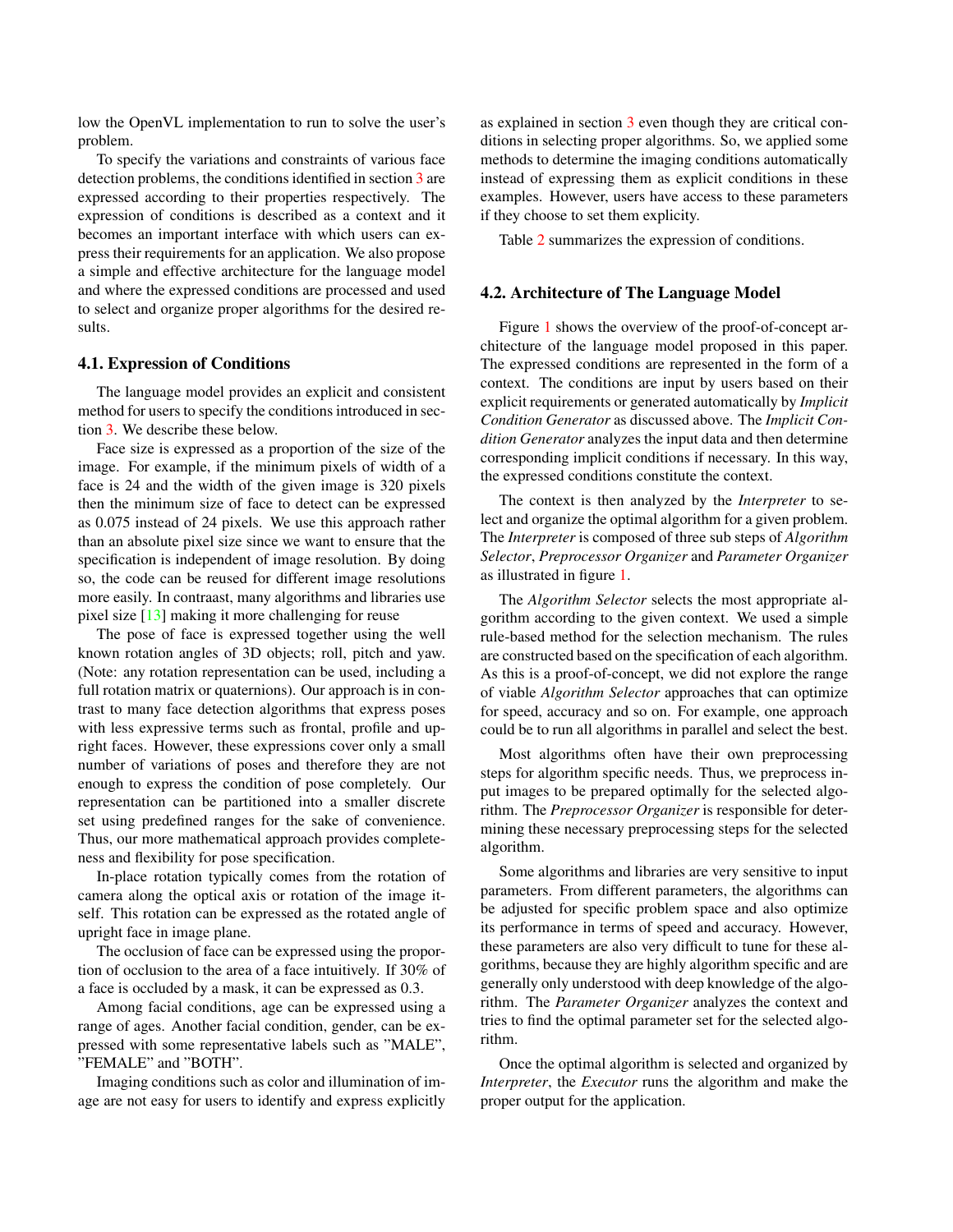<span id="page-4-5"></span>

| Condition                                                         | Representation                                                                            | Example                                         |
|-------------------------------------------------------------------|-------------------------------------------------------------------------------------------|-------------------------------------------------|
| <b>Explicit Conditions</b>                                        |                                                                                           |                                                 |
| Size of Face                                                      | Minimum and maximum sizes proportional to image width sizeFrom : $0.075$ , sizeTo : $0.5$ |                                                 |
| Pose                                                              | Angles of roll, pitch and yaw                                                             | yawFrom : -15 degree, yawTo : 15 degree         |
| In-place Rotation                                                 | Angles of rotated image.                                                                  | inplaceFrom : -45 degree, inplaceTo : 45 degree |
| Occlusion of Face                                                 | Proportion of occluded area in face                                                       | occlusion : $0.2$ (20%)                         |
| <b>Facial Conditions</b>                                          | Labels for age and gender                                                                 | gender: FEMALE, age: YOUNG                      |
| <b>Implicit Conditions</b>                                        |                                                                                           |                                                 |
| Imaging Conditions Illumination and Color<br>illumination: 10 lux |                                                                                           |                                                 |

<span id="page-4-1"></span>Table 2. Expression of conditions.



Figure 1. Architecture of the language model

<span id="page-4-2"></span>

| conditions           | rules $(i f)$      |  |
|----------------------|--------------------|--|
| Size                 | $0.2 \degree 0.95$ |  |
| Pose(Roll)           | $-20 \degree 20$   |  |
| Pose(Pitch)          | $-45^{\circ} 45$   |  |
| Pose(Yaw)            | $-45$ $\degree$ 45 |  |
| In-place Rotation    | $-20$ $\degree$ 20 |  |
| Occlusion            | 0.3                |  |
| then: AdaBoost based |                    |  |

<span id="page-4-3"></span>Table 3. Simple rules for algorithm selection

### 4.3. Validation

We present two different detection problems to validate and demonstrate the ease of use of our proof-of-concept language model proposed in this paper. Three different face detection algorithms were implemented for the selection of proper algorithms in this paper: AdaBoost based algorithm [\[13\]](#page-5-1), Neural Network based algorithm [\[9\]](#page-5-3), and Color based algorithm [\[4\]](#page-5-12). Some parts of the simple *"if-then"* style rules used for algorithm selection for the proof-ofconcept implementation are illustrated in table [3.](#page-4-3)

The first case is to detect an upright, frontal and large face for face identification. Face detection is often used as a preprocessing for identifying persons by providing the exact area of face to recognize. In this case, most cameras

| Conditions               | Value                     |
|--------------------------|---------------------------|
| Size of Face             | $0.4 \degree 0.8$         |
| Pose(Roll)               | $-15$ $\degree$ 15 degree |
| Pose(Pitch)              | $-15$ $\degree$ 15 degree |
| Pose(Yaw)                | $-15$ $\degree$ 15 degree |
| In-place Rotation        | $-10$ $\degree$ 10 degree |
| Occlusion of Face        | 02                        |
| <b>Facial Conditions</b> | gender: BOTH, age: ALLAGE |

<span id="page-4-4"></span>Table 4. Example condition representation for face identification problem.

are installed in front of a door and the person to be identified is required to stand at a specific position so the face of the person should be acquired properly. As a result, the face in the image taken is well positioned and the size is big enough not only for detection but for recognition. Table [4](#page-4-4) shows the conditions expressed to describe this problem. Figure [2](#page-5-14) shows an example of C++ code for defining the problem of face identification problem using the proposed language model. Figure [3](#page-5-15) shows the result of the execution of the code in Figure [2](#page-5-14) through the proof-of-concept architecture of the language model and the AdaBoost based algorithm [\[13\]](#page-5-1) was selected by *Algorithm Selector*.

The second case simulates face detection used for a surveillance system. Detecting faces and analyzing the activity is one of the important functions for intelligent surveillance. In this problem, faces are relatively far from the camera and the pose and angle of the face can not be guaranteed to be at a certain range. In that sense, the face detection should deal with small faces with arbitrary pose and in-place rotation. Table [5](#page-5-16) shows the conditions expressed to describe this problem. As a result of the algorithm selection, Neural Network based algorithm [\[9\]](#page-5-3) was selected for the second example.

# <span id="page-4-0"></span>5. Conclusion and Future Work

A novel approach for a user oriented language model for face detection is proposed in this paper. Important con-